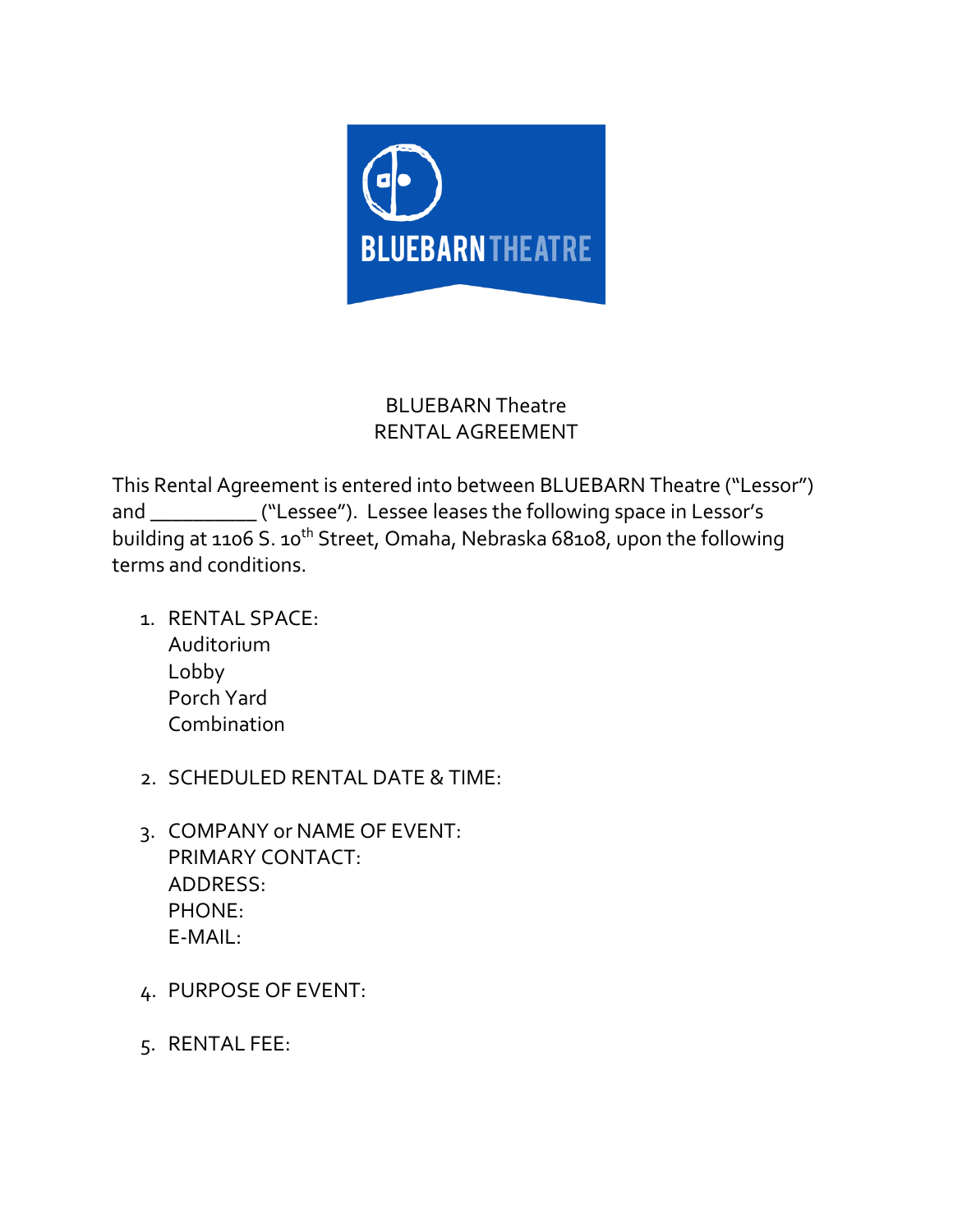6. PAYMENT TERMS:

One-half (1/2) of Rental Fee upon execution hereof by Lessor and Lessee; balance of Rental Fee due in full one (1) week prior to Scheduled Rental Date.

7. CANCELLATION:

Notice of cancellation from Lessee to Lessor prior to Scheduled Rental Date may result in refund of Rental Fee paid by Lessee as follows: 6 or more months – 100% refund 2-6 months – 50% refund Less than 2 months – 0% refund

- 8. GENERAL TERMS AND CONDITIONS: See Attached Exhibit "A"
- 9. INDEMNIFICATION:

To the extent permitted by law, each of the parties to this agreement agrees to protect, indemnify, defend and hold harmless the other party, it's ownership and their respective employees against all third party claims, losses or damages to persons or property, governmental charges or fines, and costs (including reasonable attorney's fees), to the extent arising out of or connected with the indemnifying party's negligence or willful misconduct. This paragraph shall not waive any statutory limitations of liability available to either party, including with respect to the Venue, limitation of liability laws, nor shall it waive any defenses either party may have with respect to any claim.

| LESSEE | <b>BLUEBARN Theatre</b>                                     |
|--------|-------------------------------------------------------------|
| By     | Bv                                                          |
|        | Susan Clement-Toberer<br><b>Producing Artistic Director</b> |